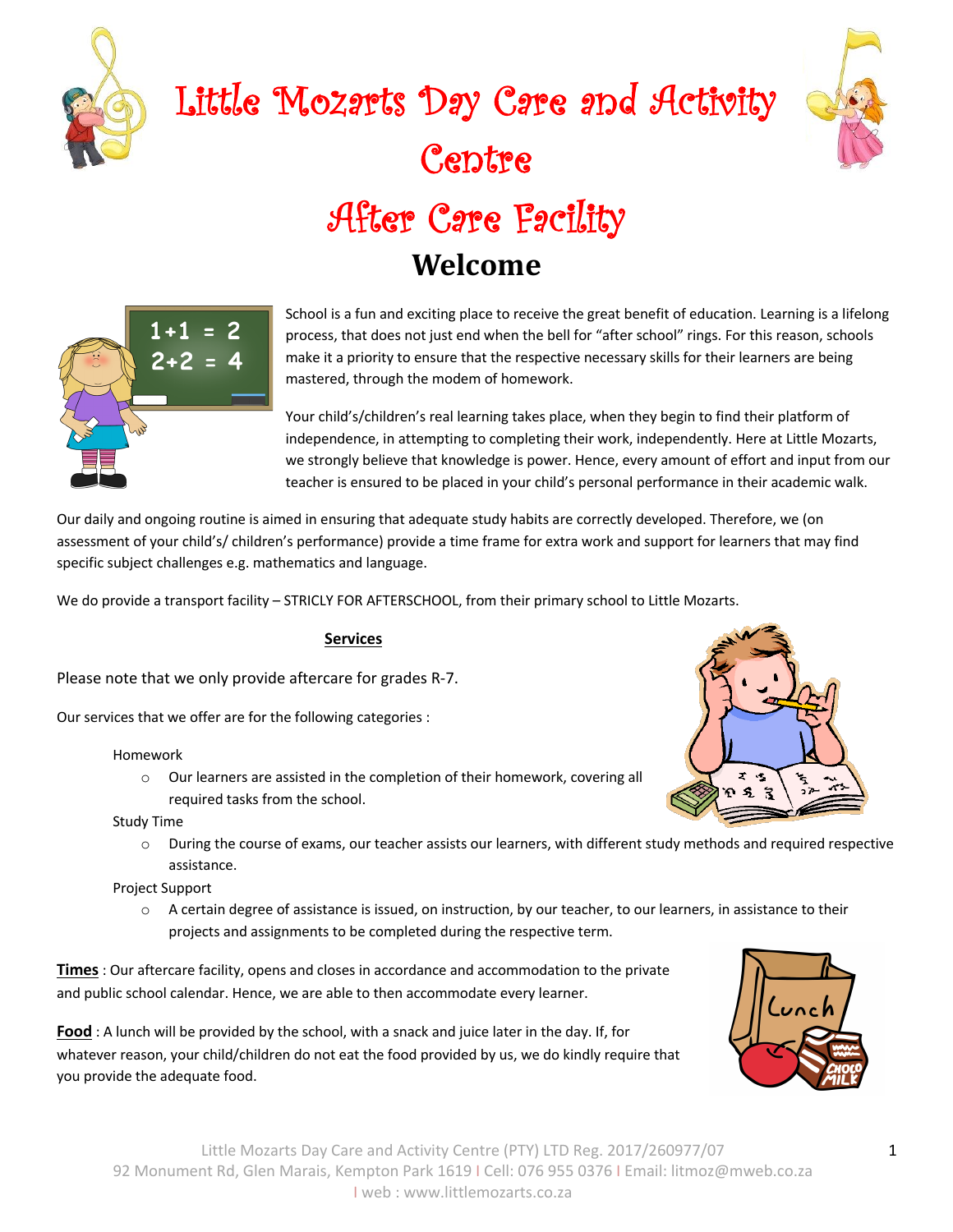# **ENROLMENT FORM**

Enrolment Date: \_\_\_\_\_\_\_\_\_\_\_\_\_\_\_

#### **Particulars of Child:**

| Full Name(s)  |     |       |      | Surname       |            |     |              |
|---------------|-----|-------|------|---------------|------------|-----|--------------|
| Known as      |     |       |      | Gender        |            |     |              |
| Date of Birth |     |       |      | Home Language |            |     |              |
|               | Day | Month | Year |               | <b>ENG</b> | AFR | <b>OTHER</b> |

#### **Medical Information:**

| Medical Aid Institution           | Membership ID NO.      |  |
|-----------------------------------|------------------------|--|
| Doctor(s) Name                    | Doctor's Telephone NO. |  |
| Allergies or chronic illness      |                        |  |
| Special Medication specifications |                        |  |

### **Parent(s) Information:**

| Mother:                    | Identity number |  |
|----------------------------|-----------------|--|
| Name & Surname             | (attach a copy) |  |
| <b>Residential Address</b> | Occupation      |  |
|                            | Home No.        |  |
|                            | Work No.        |  |
| e-mail address             | Cell No.        |  |
|                            |                 |  |
| Father:                    | Identity number |  |
| Name & Surname             | (attach a copy) |  |
|                            | Occupation      |  |
|                            | Home No.        |  |
|                            | Work No.        |  |

## **Contact details in case of an emergency (not parent(s)):**

| Name and Surname  | Name and Surname  |  |
|-------------------|-------------------|--|
| Relation to Child | Relation to Child |  |
| Contact number    | Contact Number    |  |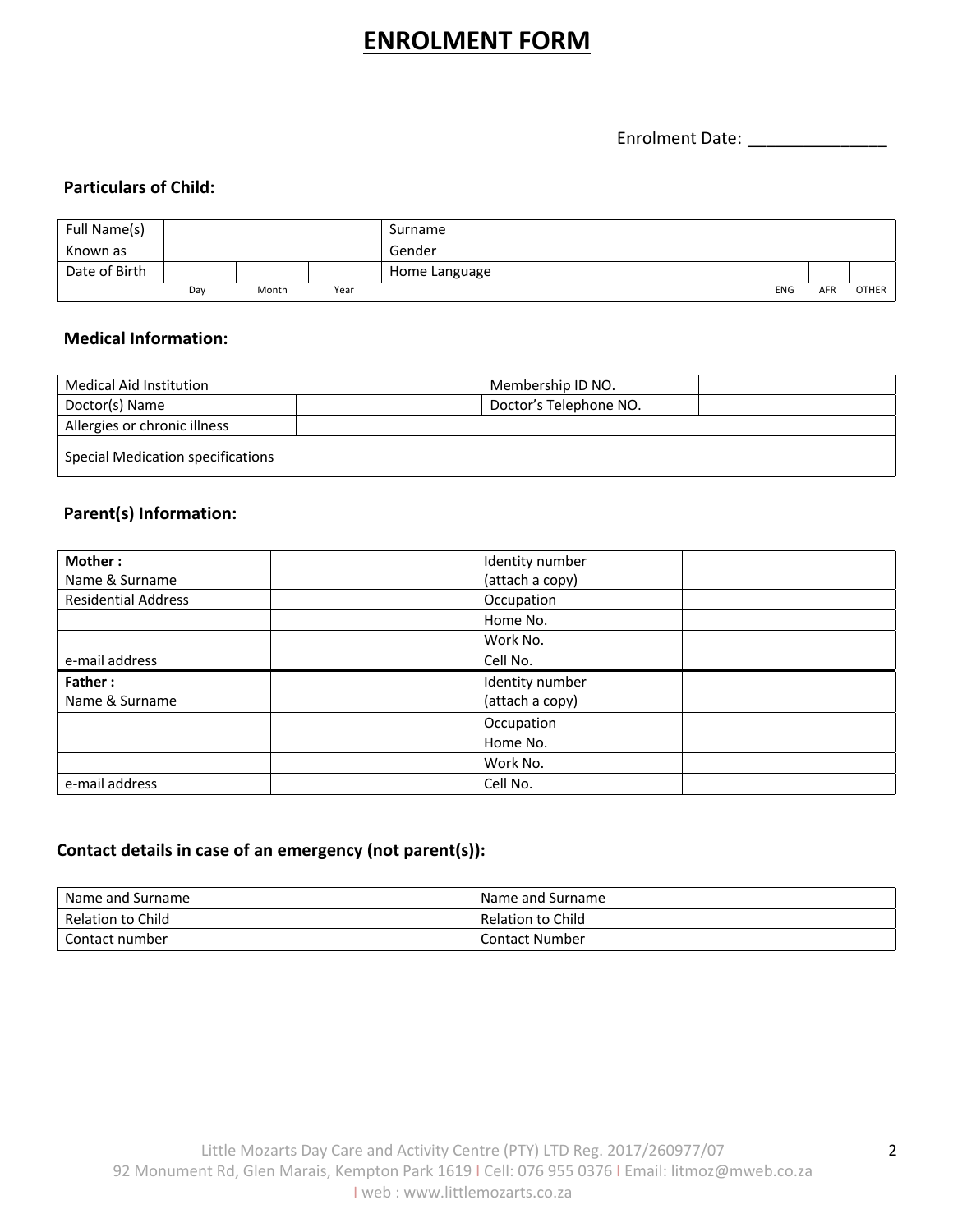#### **List of people who may collect the child:**

| Name<br>Surname<br>ິດປ      | Identity Number      |  |
|-----------------------------|----------------------|--|
| Name<br>Surname<br>$\alpha$ | / Number<br>ldentity |  |

#### **Financial Information:**

Person responsible for account (Please attach a copy of ID document of the person paying the account)

| Name & Surname             | Identity number |  |
|----------------------------|-----------------|--|
| <b>Residential Address</b> | Home No.        |  |
|                            | Work No.        |  |
|                            | Cell No.        |  |
| Relation to Child          |                 |  |

#### **Services**

Please mark with an "x" the relevant services you would like to make use of:

#### Aftercare

#### **Official Use**

| Registration Fee Paid - R 650.00 (For non- Little Mozarts        | R      |
|------------------------------------------------------------------|--------|
| Learners ONLY)                                                   |        |
| Date registration fee paid                                       |        |
| Enrolment form signed                                            | YES/NO |
| Standard Terms and Conditions signed                             | YES/NO |
| Copy of identity Document received of person responsible for     | YES/NO |
| financial feasibility and parents                                |        |
| Copy of : child's Birth Certificate, Medical Aid Card and Clinic | YES/NO |
| Card Received                                                    |        |

**Cancellation: One full calendar month's notice in writing is required. Kindly note – A learner may not be removed from the aftercare for December and re-admitted in January of the following year. Re- admission will not be permitted.**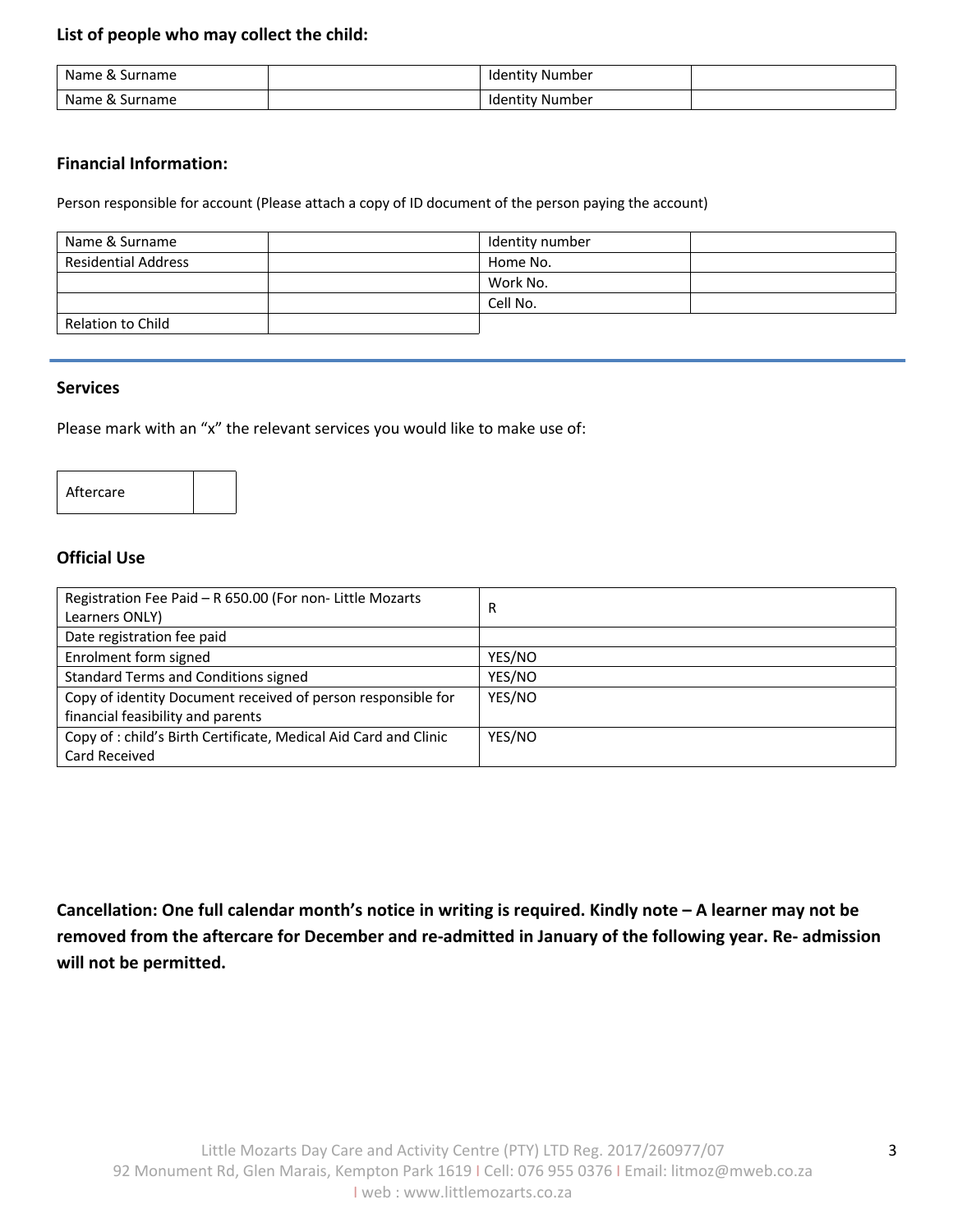#### **Fee Structure**

| 2022                                                                                                              |                            |  |  |  |
|-------------------------------------------------------------------------------------------------------------------|----------------------------|--|--|--|
| Non-refundable registration<br>fee payable upon enrolment<br>R 650 (Non-Little Mozart's<br><b>Students ONLY )</b> | R 650.00                   |  |  |  |
| <b>Aftercare Monthly Fee</b><br>Payable Immediately                                                               | R 1 100.00                 |  |  |  |
| Monthly Fee for two children                                                                                      | R 2 100.00 (less R 100.00) |  |  |  |

#### **Account Details**

| <b>Account Name</b> | <b>Aftercare Facility</b>      |
|---------------------|--------------------------------|
| <b>Bank</b>         | <b>First National Bank</b>     |
| Branch & Brach Code | Woodbridge 2056 09             |
| Account number      | 628 4288 2385                  |
| Reference           | <b>Childs Name and Surname</b> |

**Signature of Person Responsible for account data control of the set of Person Responsible for account Date** 

**(I fully place acknowledgement concerning my reading of Little Mozarts Terms and Conditions applicable to the school at large, and declaring my binding thereto)**

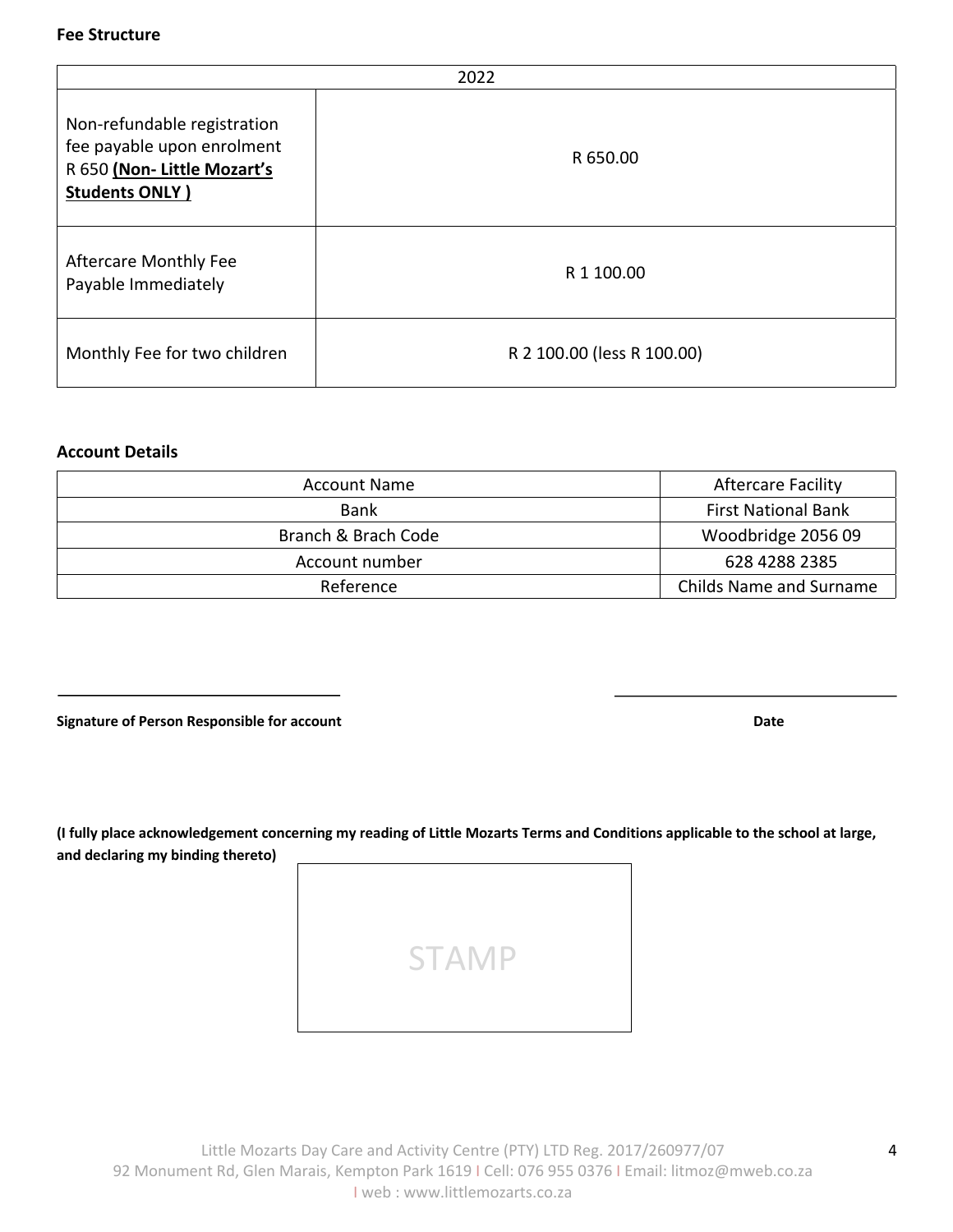# **INDEMNITY FORM**

I, the undersigned,

………………………………………….………………………………………………….. (Full names)

being the father/mother/guardian of

………………………..……………………………………………………………………. (Full name of child)

hereby agree to the terms and conditions below and undertake to abide by them while my child is in the care of Little Mozarts.

- 1. I hereby waiver all claims I may have against Little Mozarts Day Care and Activity Centre, its owner and/ or staff arising from injury, accident, illness or any other cause involving the above-mentioned child, and hereby indemnify the Nursery School against all such claims.
- 2. I hereby authorize Little Mozarts Day Care and Activity Centre to take all steps, which at its absolute discretion may deem necessary, to have the said child admitted to a hospital, and treated by a doctor or other medical attendant. I further understand that I shall be held responsible for the payment of medical doctor and/or hospital accounts arising from treatment of the child.
- 3. I hereby give permission for the transportation of said child in the school's vehicle for abovementioned purposes, school and home runs where applicable, study trips and other outings arranged during the course of the education of the abovementioned child whilst in the care of Little Mozarts Day Care and Activity Centre

| Date |              |
|------|--------------|
|      | <b>STAMP</b> |
|      |              |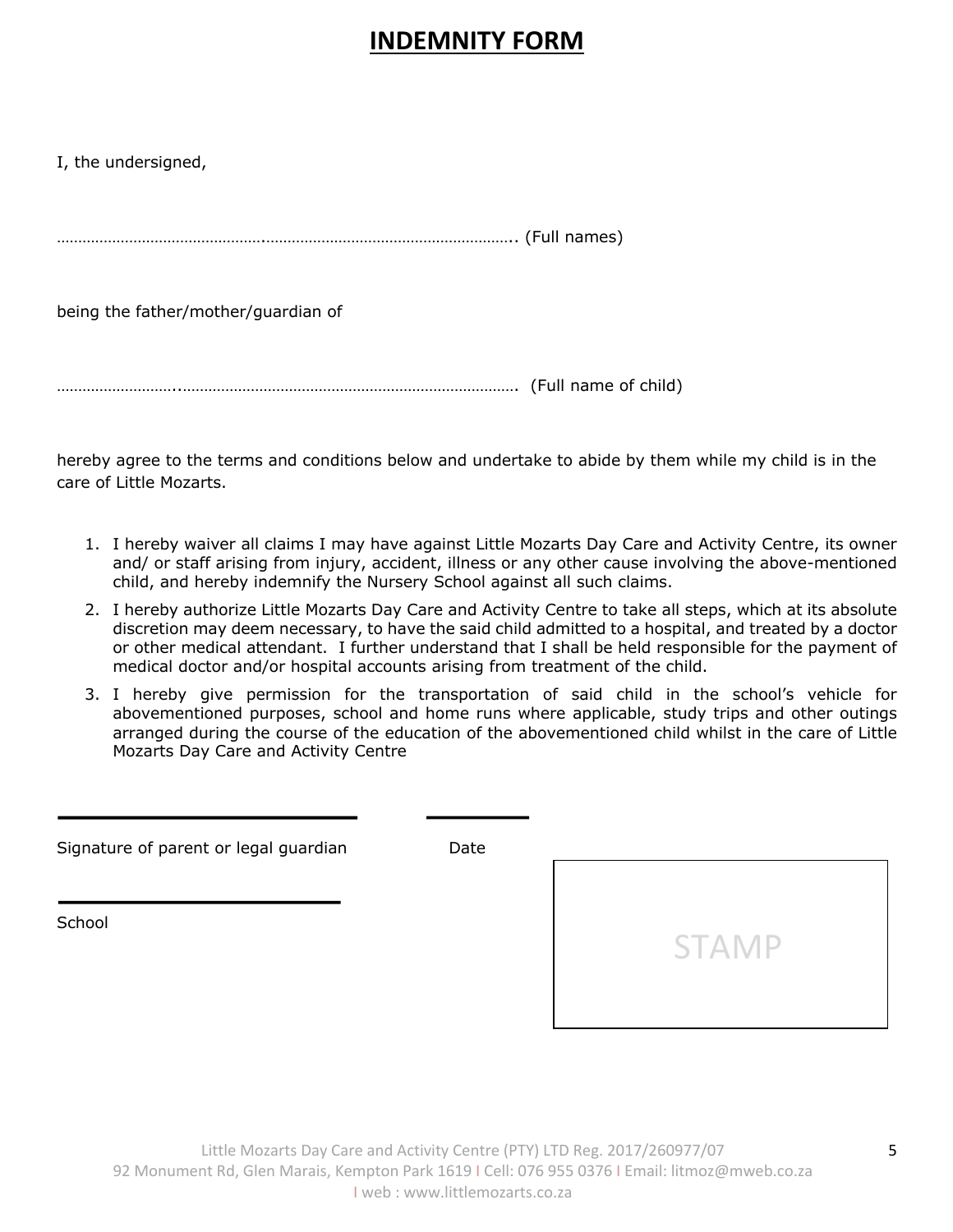## **Terms and Conditions of Little Mozarts Day Care and Activity Centre**

- I the undersigned parent / guardian of the above-mentioned child do hereby acknowledge that he/she attends Little Mozarts Day Care and Activity Centre at his/her own risk.
- I undertake to pay the aftercare fees, **a month in advance**, by the 1st day of each month (fees should reflect in the school account on this day).
- I understand that I will be required to pay a **R 250.00 late payment penalty**, if the day care fees are not paid by the  $1<sup>st</sup>$  day of the month.
	- $\circ$  Legal action will be taken should there be a default in monthly payments
- I furthermore give consent that Little Mozart's may use a national credit bureau database for tracing purposes if necessary.
- Should the parents and/or person responsible for the account fail to settle their account in full by 30<sup>th</sup> November 2022, Little Mozart's may record the parents and/or person responsible for the account default with a Credit Bureau.
- In the event of legal proceedings for the recovery of an unpaid account, the parents and/or person responsible for the account will be liable for the payment of legal fees at a rate between attorney and own client. All parties named herein consent to the jurisdiction of the magistrate's court should legal proceedings be necessary for collection of outstanding amounts.
- I accept liability for 30 days' notice in writing from the 1st of any given month should my child no longer attend the Little Mozarts Day Care and Activity Centre - Aftercare facility. If notice is given in October/November I accept that I am liable for the fees to be paid through to the end of the year.
- I parent / guardian give permission to be **ITC checked** and understand should I default on my monthly payments or fail to give proper notice in writing, legal action will be taken against me.
- I will pay the non-refundable registration **(R 650.00 if child/children have not previously been a learner at Little Mozarts Day Care and Activity Centre - Aftercare facility)** before my child attends the Little Mozarts Day Care and Activity Centre - Aftercare facility, unless payment terms are agreed upon or waivered by the management of Little Mozarts Day Care and Activity Centre.
- Emergency medical attention will be provided if required and an account will be sent to you directly.
- I authorize all medical and surgical treatment, x-ray, laboratory, anesthesia and any other medical and /or hospital procedures may be performed or prescribed by the attending physician and /or paramedics for my child and waive my right to informed consent of treatment. This waiver applies only in the event that neither parent /guardian can be reached in the case of an emergency.
- I have read, understood and will abide by the rules and regulations / terms and conditions of Little Mozarts Day Care and Activity Centre. These rules and regulations / Terms and conditions are subject to change at any given time. Refer to attached terms and conditions.

## **Applicant Initials:**